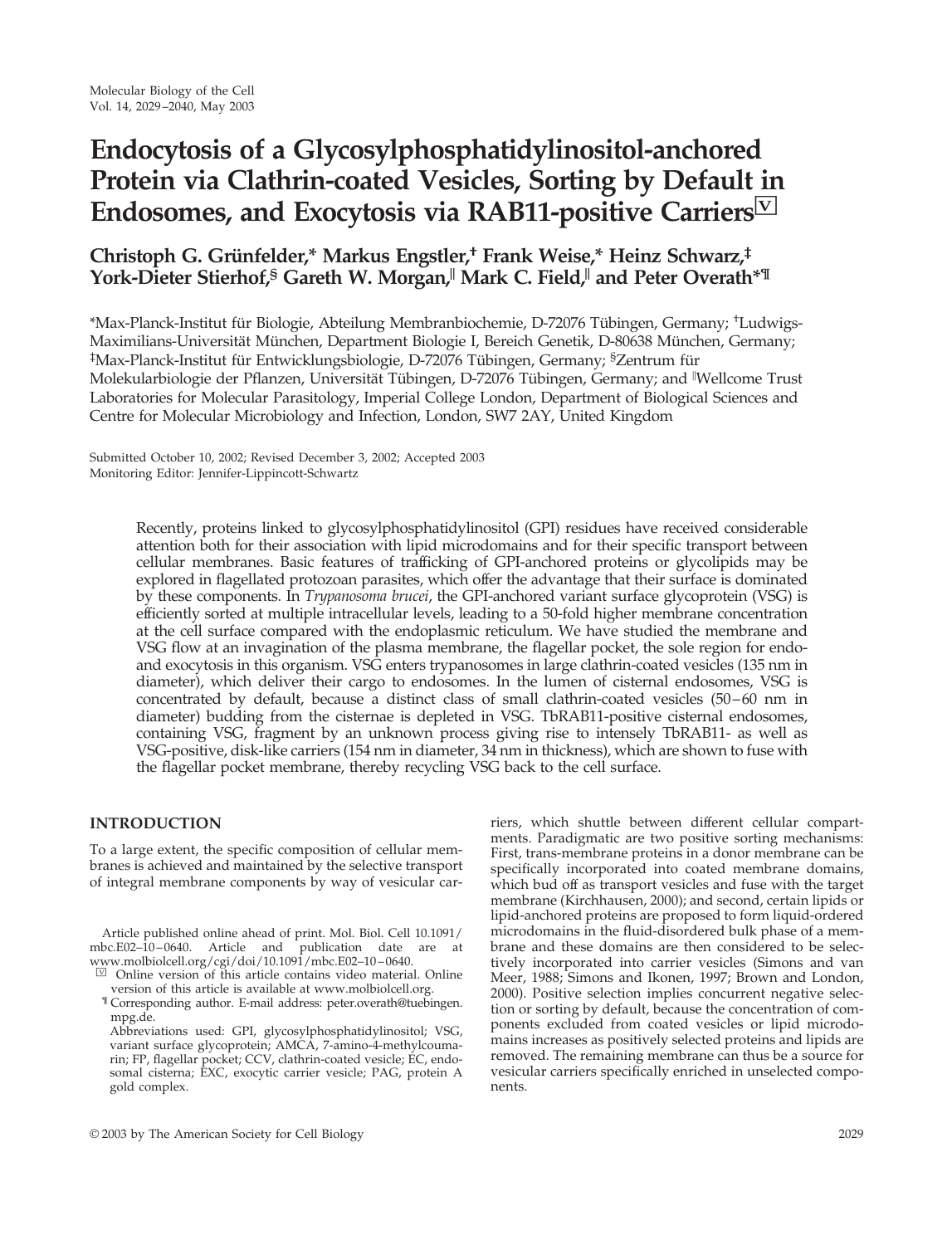

**Figure 1.** Schematic drawing of the ultrastructure of *T. brucei.* The figure presents a simplified version of the endocytic compartment comprising two classes of clathrin-coated vesicles and TbRAB11 positive structures involved in recycling of VSG. The white cisternae close to the lysosome represent a hypothetical, late endosomal compartment, which may be the target for class II clathrin-coated vesicles. Structures corresponding to early endosomes are not depicted because they have not yet been defined on the ultrastructural level.

We are interested in the cellular sorting of glycosylphosphatidylinositol (GPI)-anchored proteins, a class of cell surface proteins thought to occur in all eukaryotic cells, but studied mainly in mammalian cells, yeast, and kinetoplastid protozoa (McConville and Ferguson, 1993; Ferguson, 1999; Chatterjee and Mayor, 2001). The phosphatidylinositol residue confers on these proteins properties of "big lipids," whereas the protein moiety allows for their ready detection by immunochemical techniques and, in some cases, by their enzymatic or ligand-binding properties. Therefore, these proteins have become popular for studies on cellular sorting, and depending on the cell type and the membrane compartments investigated, both positive and negative sorting scenarios have been proposed (Bretscher *et al.*, 1980; Bamezai *et al.*, 1992; Keller *et al*., 1992; Simons and Ikonen, 1997; Harder *et al.*, 1998; Mun˜iz *et al.*, 2001; Sabharanjak *et al.*, 2002).

We have chosen the mammalian stage of the parasitic protozoan *Trypanosoma brucei* (see Figure 1 for relevant ultrastructural features of the organism), as a model for the sorting of GPI-anchored proteins for three reasons. First, this and related flagellates abundantly express GPI-anchored proteins. *T. brucei* is covered by a dense coat of the GPIanchored variant surface glycoprotein (VSG), which comprises 10% of the total cellular protein (Overath *et al.*, 1994; Cross, 1996). Sorting is effective, because the concentration of VSG at the cell surface is 50 times higher than in the endoplasmic reticulum (ER) (Grünfelder et al., 2002), where the protein is synthesized and the lipid anchor is attached. The concentration in membranes of the Golgi complex and of endosomes is 2.7 and 10.8 times higher than in membranes of the ER, respectively. Thus, the ratio of the VSG concentration at the cell surface to the average concentration on endosomal membranes seems to be 4.7. The second reason for using *T. brucei* is the highly compact and polarized arrangement of its structures involved in endo- and exocytosis. Macromolecular nutrient uptake as well as secretion is restricted to the flagellar pocket membrane, an invagination of the plasma membrane surrounding the emerging flagellum at the posterior end of the cell. Endosomes are exclusively located between the flagellar pocket and the nucleus

forming a prominent and in part continuous system of cisternal/tubulovesicular structures. In addition, this region harbors the single Golgi apparatus and the lysosome(s) (Overath *et al.*, 1997; Field *et al.*, 2000; Weise *et al.*, 2000; Landfear and Ignatushchenko, 2001; McConville *et al.*, 2002b). Third, the equivalent of the membrane area of the flagellar pocket is internalized every 2 min (Coppens *et al.*, 1987). This observation suggests that VSG is rapidly endocytosed and recycled (Seyfang *et al.*, 1990) and implies effective sorting in the endosomal system.

In this study, we focus on membrane structures involved in uptake and recycling of VSG in *T. brucei.* We show that VSG enters trypanosomes at the flagellar pocket in clathrincoated vesicles and then associates with endosomes. VSG seems to be concentrated by default in cisternal endosomes by budding of a distinct class of clathrin-coated pits (CCPs) and vesicles, which are depleted in VSG. The cisternal endosomes give rise to VSG-rich, TbRAB11-positive exocytic carriers, which fuse with the flagellar pocket membrane. The results are discussed in comparison to sorting and membrane recycling of GPI-anchored proteins in mammalian cells, in which exocytic carriers recycling from endosomes to the plasma membrane have so far not been characterized (Sönnichsen *et al.*, 2000).

#### **MATERIALS AND METHODS**

#### *Immunofluorescence*

Bloodstream stage *Trypanosoma brucei* (strain MITat 1.2) were cultivated in HMI-9  $+$  10% fetal bovine serum, at 37°C in an atmosphere of 5% CO<sub>2</sub> in air. Cells were harvested at a density of  $8 \times 10^5$ cells/ml by centrifugation at  $1400 \times g$  and  $4^{\circ}$ C for 10 min. After three washes with ice-cold trypanosome dilution buffer (TDB; 5 mM KCl, 80 mM NaCl, 1 mM  $MgSO_4$ , 20 mM Na<sub>2</sub>HPO<sub>4</sub>, 2 mM NaH<sub>2</sub>PO<sub>4</sub>, 20 mM glucose, pH 7.4), the cell density was adjusted to  $1 \times 10^8$ cells/ml and incubation with 1 mM sulfo-NHS-SS-biotin, 1 mM 7-amino-4-methylcoumarin (AMCA)-sulfo-NHS (both from Pierce Chemical, Rockford, IL) was performed for 10 min on ice in the dark. The reaction was stopped by the addition of 10 mM Tris-HCl, pH 8.5. After three washes with 2 ml of ice-cold TDB, the cell suspension was adjusted to a density of  $4 \times 10^8$  cells/ml. Aliquots of  $\overline{50}$   $\mu$ l were added to 450  $\mu$ l of prewarmed (37°C) HMI-9 and endocytosis was allowed for 3 min, followed by two washes with ice-cold TDB. Sulfo-NHS-SS-biotin was cleaved from the cell surface by 15 min of incubation on ice with 60% HMI-9, 10% fetal calf serum, 50 mM glutathione, pH 9.0. After two final washings with TDB, cells were fixed with 4% paraformaldehyde in phosphatebuffered saline (PBS) for 24 h at 4°C. Throughout the procedure, the cell viability was monitored by microscopy. Permeabilization of trypanosomes was achieved by 15-min incubation in 500  $\mu$ l of 0.1 M  $\text{Na}_2\text{HPO}_4/1$  M glycine, pH 7.2, followed by 5-min incubation in 1 ml of 0.05 M  $\text{Na}_2\text{HPO}_4/0.5$  M glycine/0.1% Triton X-100, pH 7.2. Biotinylated, endocytosed VSG was detected with Alexa Fluor 594conjugated streptavidin (10  $\mu$ g/ml; Molecular Probes). For immunodetection of TbRAB11A (Jeffries *et al.*, 2001) and clathrin heavy chain (Morgan *et al.*, 2001), respectively, affinity-purified rabbit antibodies diluted 1:200 in PBS/1% bovine serum albumin were used. As secondary reagent Alexa Fluor 488-conjugated goat anti rabbit antibody (1:2000; Molecular Probes) was used.

Image acquisition was performed with a motorized Axiophot2 widefield microscope equipped with a  $63\times/1.4$  numerical aperture oil DIC objective (both from Carl Zeiss, Thornwood, NY), a  $2.5\times$ optovar, and the CoolSnap HQ cooled  $(-30^{\circ}C)$  charge-coupled device camera (Sony ICX285 interline, progressive-scan charge-couple device). For acquisition of three-dimensional (3D)-images, a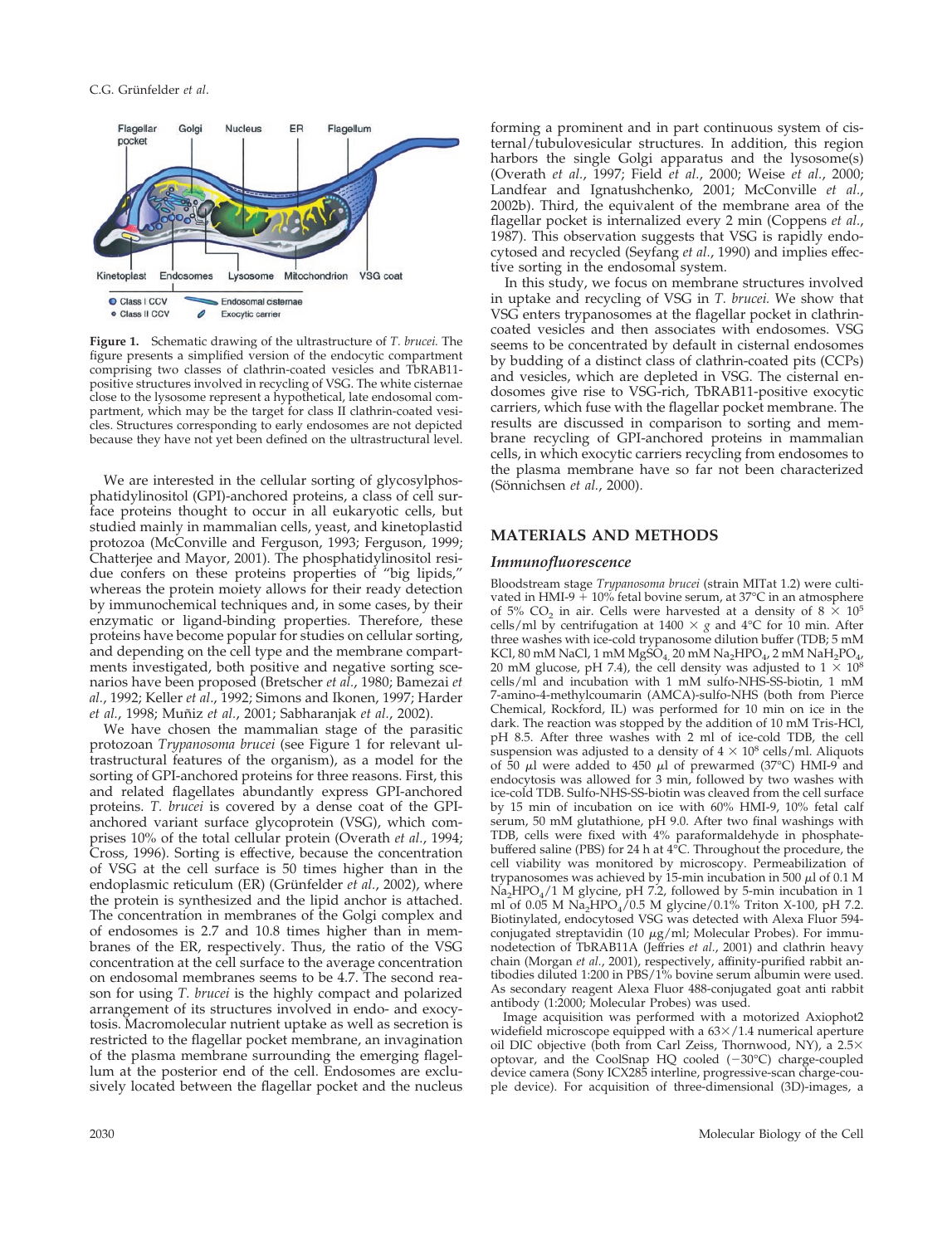PIFOC objective z-stepper was driven by the piezo-amplifier E662 LVPZT (Physik Instrumente, Karlsruhe, Germany). The microscopic setup was integrated and controlled using the scripting features of the IPLab for Macintosh software (version 3.5; Scanalytics, Fairfax, VA; for details, see http://www.scanalytics.com/). 3D images were acquired using the optimal sampling density derived from the optical setup and the respective fluorophor (z-step size  $\geq 50 \times 100$ nm). The point spread function of the microscope was measured using fluorescent  $0.17$ - $\mu$ m microspheres (PS-Speck microscope point source kit; Molecular Probes). After image acquisition, the raw data were exported to the Huygens System software (version 2.1.8; Scientific Volume Imaging, B.V., Hilversum, The Netherlands; for details, see http://www.svi.nl/), and digital deconvolution was performed using the "maximum likelihood estimation" algorithm  $(>80$  iterations). The restored image data set was visualized and analyzed with the Imaris software package, featuring the Full 3D and Surpass modules (version 3.1 for IRIX; Bitplane AG, Zurich, Switzerland (for details, see http://www.bitplane.ch/products/ http://www.bitplane.ch/products/imarissurpass/). For animated presentation of 3D data, AMCA-stained cell surfaces were processed using the nonlinear morphological gradient filter implemented in the IPLab software. In this way a  $3 \times 3$  eroded version of the (blue) AMCA channel was created and merged with the nonprocessed red and green channels, allowing visualization through the cell surface of endocytosed VSG and TbRAB11 or clathrin heavy chain, respectively. Colocalization analysis of multichannel 3D data series was performed with the colocalization software (version 1.0 for IRIX; Bitplane AG; for details, see http:// www.bitplane.ch/products/colocalization/).

#### *Immunoelectron Microscopy*

Logarithmically growing trypanosomes of variant MITat 1.2 were either cryoimmobilized by high-pressure freezing as described previously (Grünfelder et al., 2002) or chemically fixed for Tokuyasu cryosectioning. Cryo-fixed cells were freeze substituted in 0.5% glutaraldehyde +  $0.5\%$  osmium tetroxide (OsO<sub>4</sub>) in acetone from  $-90$  to  $-40^{\circ}$ C for 39 h (Figure 3A) or in 0.5% OsO<sub>4</sub> in acetone from  $-90^{\circ}$ C to  $-40^{\circ}$ C for 36 h, followed by 0.25% OsO<sub>4</sub> and 0.25% gallic acid in acetone for 30 h at  $-40^{\circ}$ C (Figure 3D). After washing with acetone, cells were embedded in Epon.

For cryosectioning, chemical fixation was performed in suspension for 3–5 min at room temperature, followed by 1.5–2 h on ice by using final concentrations of 4% formaldehyde in 0.1 M HEPES (pH 7.2) or 2% formaldehyde in 0.1 M HEPES supplemented with 0.05% glutaraldehyde. After fixation, cells were centrifuged, embedded in 1 or 2% low melting temperature agarose (SeaPlaque, Rockland, ME) in PBS, cut into small blocks, washed twice in PBS, and infiltrated with 20% polyvinylpyrrolidone/1.8 M sucrose in 0.1 M  $Na<sub>2</sub>HPO<sub>4</sub>$ . Specimen blocks were mounted on copper stubs, frozen in liquid nitrogen and trimmed and sectioned (at 60–70 nm) with a Leica Ultracut S/FCS cryo-ultramicrotome. The grids with the thawed cryosections were floated on ice cold PBS for storage before immunolabeling.

Immunolabeling of ultrathin Epon- and cryosections was performed according to standard protocols (Stierhof *et al.*, 1999). The following antibodies were used: rabbit anti-VSG MITat 1.2 antiserum (1:70; Grünfelder et al., 2002), rabbit antibodies against *T*. *brucei* clathrin heavy chain (1:50), TbRAB11A (1:70), and biotin (affinity purified; 1:100; Loxo, Dossenheim, Germany). In single labeling, the primary antibodies were detected by 6 or 15 nm Protein A gold complexes (PAG-6 and PAG-15). For double labeling (Figures 3E, inset; 5, D–F), the first antibody was generally detected by PAG-10 or PAG-6; after a block with a rabbit normal IgG (1:400), the second antibody was detected by PAG-10 or PAG-15. In one case (Figure 3 E, inset), clathrin was first labeled with rabbit anti-TbCLH antibodies and PAG-6, whereas VSG was subsequently detected using biotinylated rabbit anti-VSG IgG followed by a monoclonal mouse antibiotin antibody (1:100; Vector Laboratories, Burlingame,

CA) and goat anti-mouse IgG-18-nm gold conjugates (1:20; Jackson Immunoresearch Laboratories, West Grove, PA). After labeling, the cryosections were embedded in 1.4% methylcellulose, 0.3% uranyl acetate. Sections were analyzed in Philips CM10 and Philips 201 electron microscopes at 60 kV. Images were reproduced on baryt papers (final magnification, 80- to 100,000-fold), scanned at 300 dpi resolution, and digitally arranged to the plates by using the Color Photopaint program, version 10.

#### **RESULTS**

We previously concluded from an analysis of the steadystate distribution of VSG in the mammalian stage of *T. brucei* that sorting of this protein occurs in multiple intracellular steps (Grünfelder *et al.*, 2002). From these steps, the VSG membrane concentration gradient of approximately 5 between the cell surface and an averaged estimate for endosomes seemed to be most readily accessible for further analysis. Using recently described, specific antibodies against the clathrin heavy chain and the small GTPase TbRAB11 (Morgan *et al.*, 2001, 2002a,b; Jeffries *et al.*, 2001), we have investigated endocytic and recycling membrane structures, which are involved in VSG trafficking from and to the flagellar pocket.

#### *Distribution of Clathrin and Endocytosed VSG*

An overview of the intracellular distribution of clathrin in comparison with endosomal VSG was obtained by 3D immunofluorescence analysis. The cell surface was first double-labeled in the cold with cleavable sulfo-succinimidyl-2- (biotinamido)-ethyl-1,3-dithiopropionate (sulfo-NHS-SSbiotin) and noncleavable sulfo-succinimidyl-7-amino-4 methylcoumarin-3-acetic acid (AMCA-sulfo-NHS). After endocytosis to steady state (3 min at 37°C; unpublished data), surface-associated biotin was removed by incubation with glutathione. Although AMCA-labeled VSG was endocytosed with the same kinetics as biotinylated VSG as shown by immunoelectron microscopy by using anti-AMCA antibodies (our unpublished data), the AMCA fluorescence was quantitatively quenched within the endocytic compartment. This fortuitous observation allowed us to visualize VSG on the cell surface, including the flagellar pocket membrane, as blue AMCA fluorescence, whereas endocytosed biotinylated VSG was detected through the red fluorescence of Alexa Fluor 594 conjugated to streptavidin. In combination with immunodetection of the clathrin heavy chain and Alexa Fluor 488-conjugated secondary antibodies, we were able to reconstruct a multichannel, three-dimensional distribution map of endosomal VSG- and clathrin-containing structures. Digitally deconvolved 3D data were analyzed using (animated) maximum intensity projection (Figure 2A), volume rendering (transparency blending) (Figure 2B), and shadow projection (Figure 2C; see legend for the advantages of the different visualization techniques).

As expected, endocytosed VSG filled part of the cellular space between the flagellar pocket and the nucleus (Figure 2A, labeled FP and N). The overall VSG distribution within this area, however, did not look diffuse, but formed a coherent compartment with sharp borders. In addition, clathrincontaining structures colocalizing with endocytosed VSG were found in distinct parts of the endocytic compartment. As shown in Figure 2B and C, clathrin was not only associ-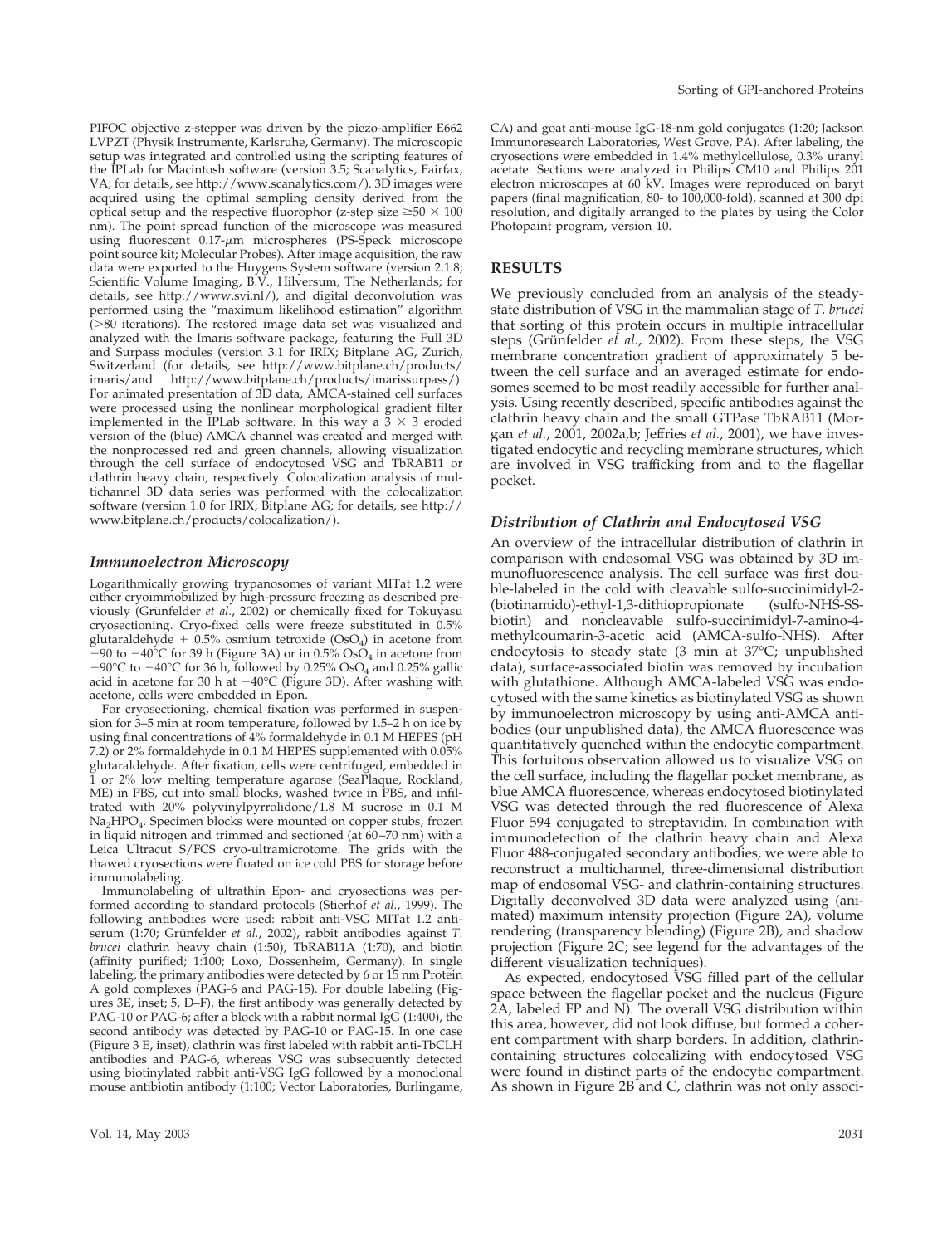

**Figure 2.** Analysis of the distribution of clathrin, TbRAB11, and endocytosed VSG in *T. brucei* by 3D image processing. The different fluorescence channels of deconvolved 3D images reduced in size to 66% are designated on the right in A and D: red, endocytosed biotin-labeled VSG; green, clathrin or TbRAB11; and blue, AMCA-labeled VSG located at cell surface. Three different visualization methods were applied to illustrate the 3D image information. (A and D) Maximum intensity projection (MIP) is a volume rendering technique that determines at each pixel the highest data value encountered along the corresponding viewing ray. The overall VSG distribution within the area between the FP and the nucleus (N) has a structured appearance with sharp borders. Both clathrin (A) and TbRAB11 (D) localize to distinct parts within this region. The upper left images represent the projection of all three fluorescence channels, whereas in the lower left images AMCA fluorescence has been omitted. 3Danimations of the MIP images shown herein, which allow a better navigation, can be found in the supplementary material to this article. (B and E) In addition to MIP, a volume-rendering technique uses the transparency information of the 3D data set to blend all values along the viewing direction (transparency blending). This offers the possibility to display also weak or fuzzy structures. Transparency blending reveals that clathrin and TbRAB11 are in fact localized to distinct subcompartments of the endocytic system. In addition, a significant amount of the clathrin signal can be visualized outside of the VSG-containing structure. The juxtaposition of clathrin or TbRAB11 with respect to VSG at the flagellar pocket membrane is indicated by arrow heads. (C and F) Shadow projection is a ray-tracing technique that uses artificial light to illuminate structures. A viewing ray is sent through the volume image and, using the principle of the simulated fluorescence process, it is evaluated, which voxel is visible to what degree. This allows documentation of the spatial distribution of clathrin (C) and

TbRAB11 (F) with respect to endocytosed VSG. Light directions and points of view were altered to allow visualization of cells from different sides (top, view from above; bottom, view from below). A significant amount of clathrin locates to the periphery of VSG-containing endosomes (C), whereas TbRAB11-positive structures seem embedded within the endocytic compartment (F).

ated with VSG-positive structures close to the flagellar pocket, but was also detectable in areas distant from the site of endocytosis. Volume-rendering (Figure 2B) and shadow projections (Figure 2C) indicated that a significant amount of clathrin was located at the periphery of the endocytic compartment. In quantitative terms,  $42.7 \pm 3.2\%$  of the endocytosed VSG colocalized with clathrin and  $65.8 \pm 4.3\%$  of clathrin colocalized with VSG ( $n = 15$ ), implying that a significant fraction of clathrin-associated structures did not carry VSG. The fidelity of our method was validated by documenting the complete absence of a colocalization signal between 1) clathrin and AMCA-conjugated VSG located on the cell surface, and 2) clathrin and specific markers for the ER and the lysosome (our unpublished data). The further characterization of the relationship of the two proteins in membrane trafficking required the resolution of the electron microscope.

#### *Endocytosis of VSG by Clathrin-coated Vesicles*

For optimal ultrastructural preservation, trypanosomes were subjected to high-pressure freezing and freeze-substitution followed by Epon embedding. The electron micrographs shown in Figure 3, A and D, clearly document the VSG coat on the cell surface, on the membrane facing the flagellar pocket as well as the inner aspect of coated pits (arrowheads) and vesicles (arrows; average diameter,  $\sim$ 135 nm). On all of these structures, 1) the fine-structural appearance, 2) the electron density, and 3) the thickness of the coat, as determined by a quantitative evaluation of perpendicularly sectioned membrane profiles, were very similar. All subsequent experiments were performed with cryosections. Figure 3, B, C, and E, shows that the electron-dense layer on the cytoplasmic side of coated pits and vesicles could be strongly labeled by anti-clathrin antibodies. Figure 3E depicts a flagellar pocket from cells surface-biotinylated at 0°C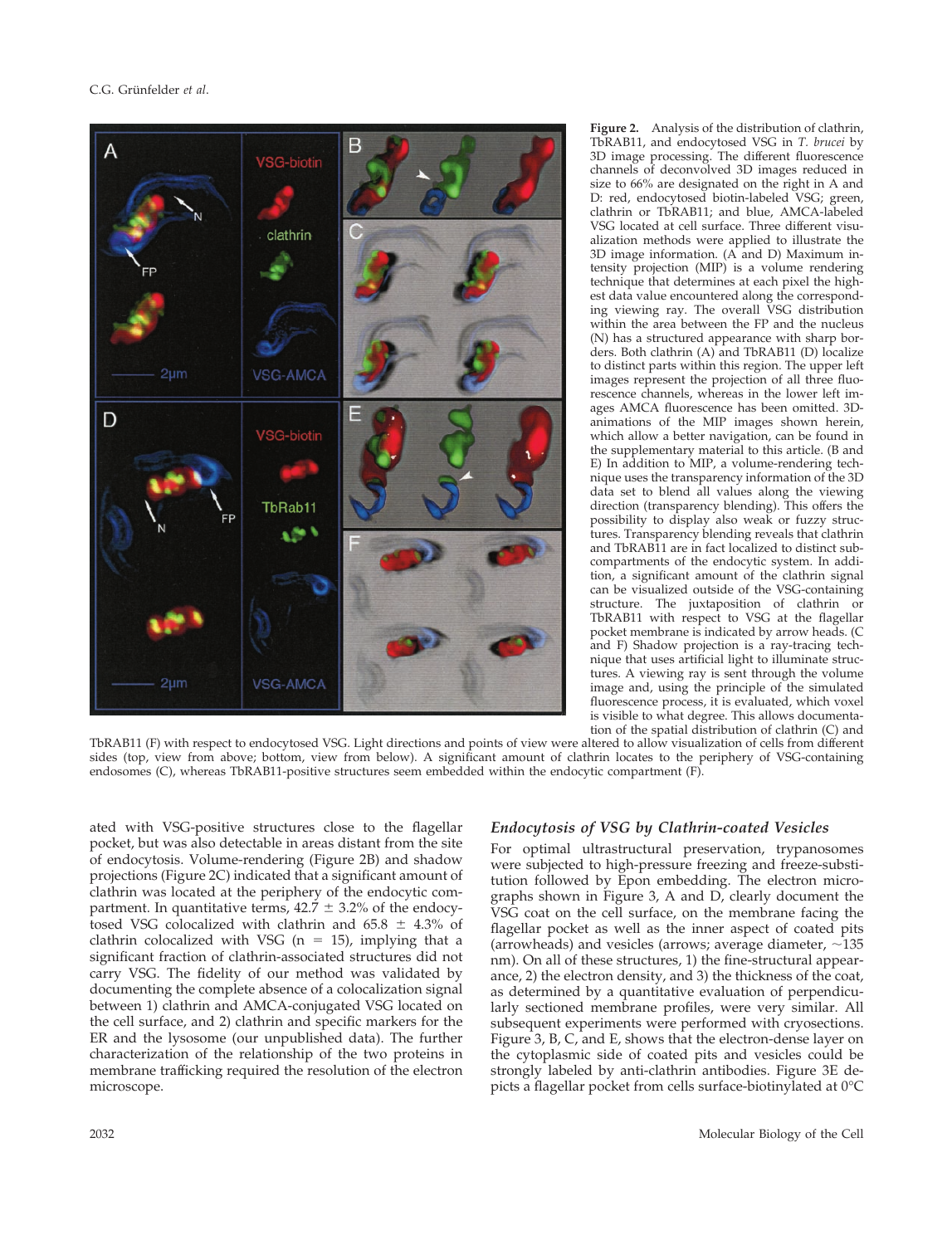**Figure 3.** Endocytosis of VSG by clathrin-coated vesicles. (A) Section of a high-pressure frozen, freeze-substituted and Epon-embedded cell showing the FP and flagellum (FL). A clathrin-coated pit (coat marked by arrow heads) pinches off the flagellar pocket membrane and two endocytic vesicles (arrows), which have already lost their clathrin coat, can be seen in the cytoplasm. The VSG surface coat (SC) lines the flagellar pocket membrane and the inner face of coated pits and endocytic vesicles. (B and C) Cryosections labeled with anti-clathrin antibodies and PAG-6. Clathrin covers coated pits (CCP in B) and vesicles (CCV in C); a new coated pit forms at the flagellar pocket membrane in C (arrows). (D) Epon-section prepared as for A was labeled with anti-VSG antibodies and PAG-15. VSG enters a coated pit (arrow heads). (E) Cryosection labeled with rabbit anti-biotin antibodies and PAG-6. Cells were biotinylated at 0°C and then warmed to 26°C for 5 s to initiate endocytosis. Biotinylated VSG (VSG $_{\rm biot.})$  enters a clathrin-coated pit and is present in a coated vesicle but the EXC is not labeled. The inset shows a coated pit double labeled for VSG with biotinylated anti-VSG antibodies (PAG-18) and clathrin (PAG-6; for further details, see MATERIALS AND METHODS). Bars (A–D), 250 nm; E, 125 nm.



and briefly heated to 26°C to allow endocytosis. Biotinylated VSG was clearly present in CCPs (Figure 3E, inset) and a pinched-off vesicle (CCV) but not in the exocytic carrier vesicle (EXC; see below). Therefore, these experiments prove that the extensively documented spiny coat on the cytoplasmic side of endocytic vesicles of *T. brucei* (Vickermann, 1969; Langreth and Balber, 1975; Webster and Grab, 1988) is indeed composed of clathrin as previously suggested (Webster and Shapiro, 1990; Morgan *et al.*, 2001). Based on criteria listed above, the VSG coat included in these vesicles is indistinguishable from that at the flagellar pocket membrane. We designate these vesicles as class I clathrin-coated vesicles.

On the average, sections through the flagellar pocket region showed three to four profiles of class I coated pits and vesicles. The abundance of these structures reflects the high rate of endocytosis in this organism. Preliminary experiments suggest that the endocytosed, biotinylated VSG is first delivered to cisternal structures located near the lysosome/ nucleus and then moves via endosomes back to the flagellar pocket (Engstler and Grünfelder, unpublished data).

#### *Clathrin-coated Vesicles Depleted in VSG Bud from Endosomes*

Endosome-associated clathrin, was first described in mammalian cells by Killish *et al.* (1992) and later in more detail by Stoorvogel *et al.* (1996). In their recent study, Morgan *et al.* (2001) showed by cryoimmunogold electron microscopy that clathrin immunoreactivity is widely distributed among membrane structures in the posterior region of *T. brucei* in agreement with the fluorescence microscopic analysis (Figure 2). Herein, we present the relationship between endosome-associated clathrin and VSG.

On the electron microscopic level, the endocytic compartment of *T. brucei* consists of a prominent system of narrow, sheet-like cisternae (EC, for endocytic cisterna;  $30.7 \pm 0.3$  nm in thickness), which in cross sections, have an extended (Figure 4 A), or more rarely, circular shape (Figure 6, A and D, circular endosomal cisterna; cEC). The cisternae contain biotinylated VSG taken up by endocytosis from the cell surface (Overath *et al.*, 1994; our unpublished data). A common feature of endosomal cisternae are coated, budding structures at their rims (Figure 4, A and B, arrows) but occasionally also on their planar face (Figure 4C, arrow), which could be labeled by anti-clathrin antibodies. Clathrincoated vesicles (Figure 4, A–C, and F, arrowheads) distinctly smaller in size (50–60 nm in diameter) than those arising at the flagellar pocket (cf. Figure 4D) were regularly found near the endosomes. We designate these vesicles class II clathrincoated vesicles. In addition, a clathrin coat was present at the rim (Figure 4E, arrow) or along the external face of the outermost *trans*-Golgi cisterna (Figure 4F, arrows), a pattern observed only on some Golgi profiles (see unlabeled Golgi complex in Figure 4B).

Remarkably, the coated vesicles of class II budding from endosomal cisternae turned out to be depleted in VSG relative to the core of the cisternae (Figure 5, A and B). This is particularly evident in the endosomal structure shown in Figure 5A, which shows multiple endosomal buds essentially free of VSG-specific immunogold label, whereas the endosomal core is strongly positive for VSG. In principle, this pattern could be an artifact, if the antigen in the buds would be buried below the section's surface and, therefore, not accessible to antibodies and Protein A gold. Two observations argue against this possibility. First, in the very thin cryosection shown in Figure 5C, the bud was decorated by a single gold grain (demonstrating that it is accessible) but its labeling density was weak compared with the core of the cisterna. Second, the double-labeling experiments shown in Figure 5, D–F, clearly indicated that VSG was not detectable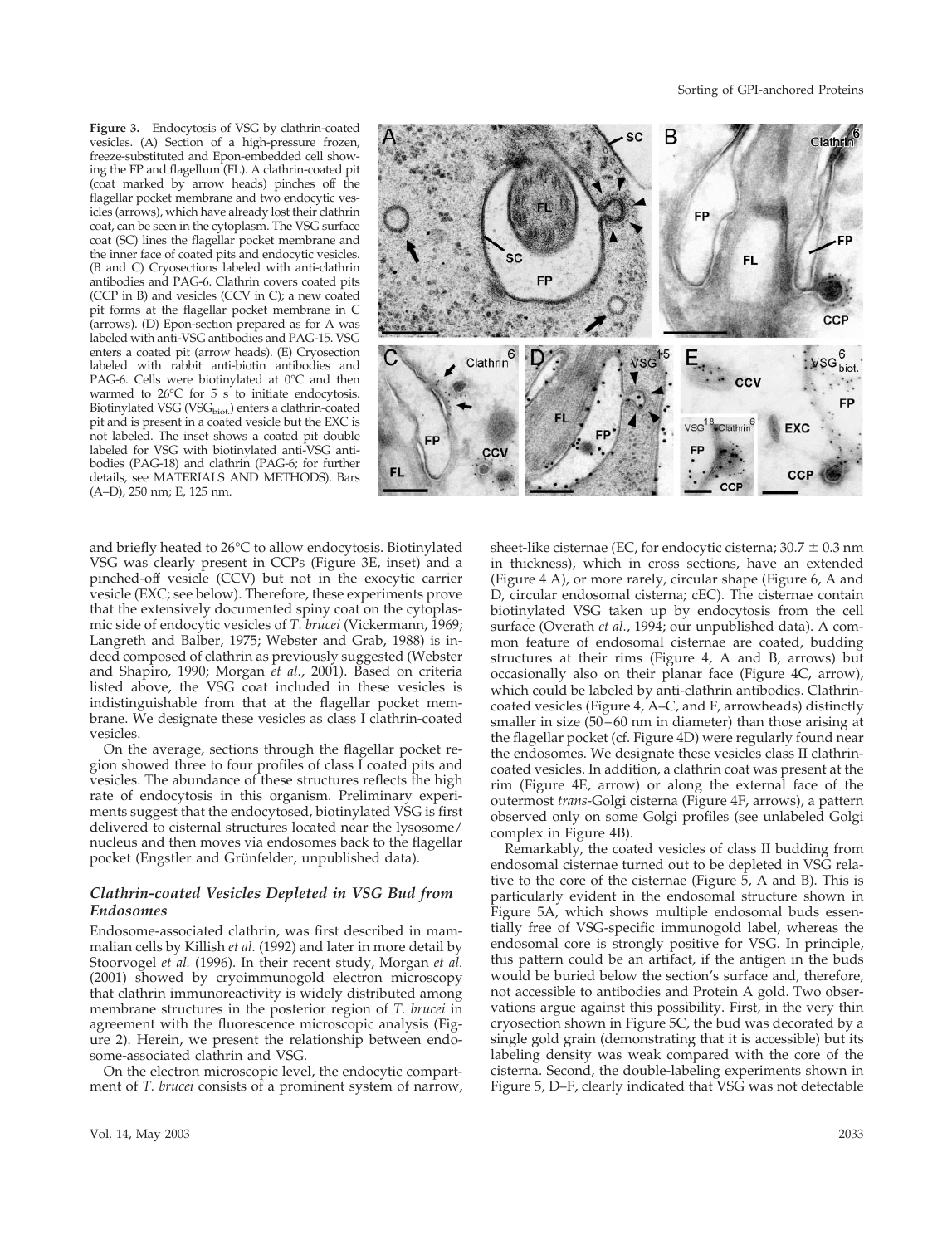

**Figure 4.** Association of clathrin with endosomal cisternae and the Golgi complex. Cryosections were labeled with anti-clathrin antibodies and PAG-6. Clathrin-mediated budding (A and B, arrows) is frequently observed at the rims of the EC, but sometimes also on planar regions (see arrow pointing at a bent cisterna in C). The pinched-off vesicles (A–C, E, and F, arrowheads) are smaller than CCVs derived from the flagellar pocket membrane (cf. D and Figure 3, B, C, and E). The EXCs (D) are not labeled. Although most Golgi profiles (see G in B) are not labeled, in some images a clathrin coat is present at the ends of (E, arrow) or along the external face of the outermost *trans*-Golgi cisterna (F, arrows). BZ, budding zone between ER and *cis*-Golgi; FL, flagellum; K, kinetoplast. Bars (A–F), 250 nm.

in the clathrin-positive buds (arrows) and vesicles (arrowheads), although the cisternal core was strongly positive. We conclude that class II vesicles budding from endosomes are depleted of VSG relative to the cisternal core structure, from which they originate.

# *VSG Is Recycled to the Flagellar Pocket by TbRAB11-positive Carriers*

Because VSG is rapidly taken up by endocytosis but, at the same time, is metabolically very stable, it has been suggested that 95% of the internalized protein is recycled to the cell surface (Seyfang *et al.*, 1990). This implies that VSG/membrane endocytosis is compensated by exocytosis and, in first approximation, the rate of transport must be the same in both directions. In mammalian cells, the small GTPase RAB11 is an established marker for recycling endosomes (Ullrich et al., 1996; Sönnichsen et al., 2000) and recently, a

homolog, TbRAB11, has been characterized in *T. brucei* (Jeffries *et al.*, 2001). Therefore, this marker offered the opportunity to investigate structures involved in recycling of VSG.

On the fluorescence microscopic level, anti-TbRAB11 antibodies showed binding to well-defined, continuous subareas of the endocytic compartment (Figure 2, D–F; Jeffries *et al.*, 2001). In all cells analyzed, a distinct signal was obtained juxtaposed to the flagellar pocket membrane (Figure 2E, arrowhead). This is likely the site where recycling, VSGcontaining, exocytic carriers (see below) fuse with the plasma membrane. Interestingly, a high percentage of TbRAB11 colocalized with VSG distant from the flagellar pocket, and we have always detected RAB11-positive structures close to the lysosome (Figure 6, A and B). Maximum intensity and shadow projections of 3D images indicated that virtually all RAB11-positive structures carry VSG (Figure 2, D and F). Volume rendering showed that a significant fraction of TbRAB11-positive structures was embedded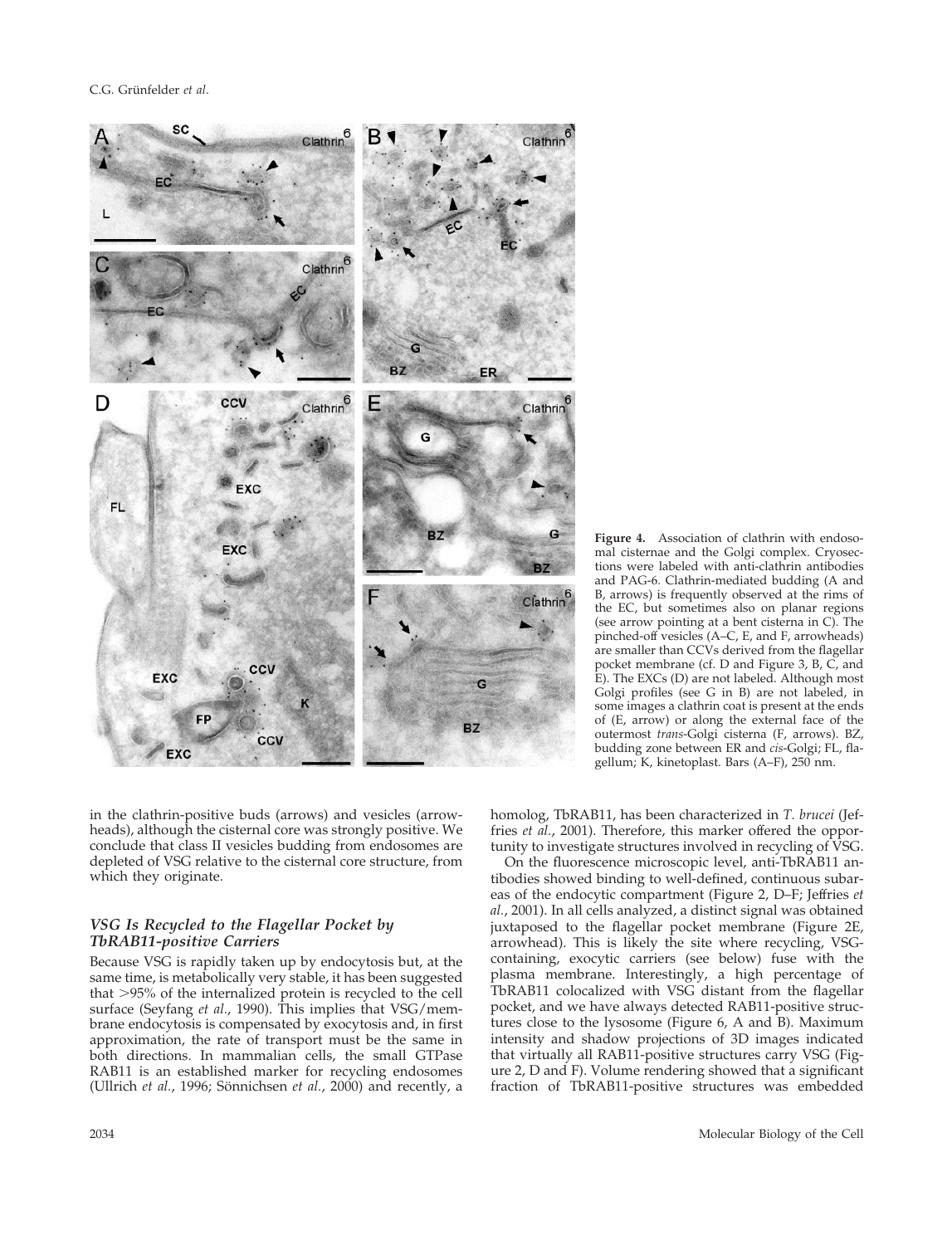**Figure 5.** Clathrin-coated vesicles budding from endosomes are deficient in VSG. Cryosections were labeled with anti-VSG antibodies and PAG-6 (A–C) or double labeled with anti-clathrin and anti-VSG antibodies and PAG-6, PAG-10, or PAG-15 as indicated (D–F). (A) An EC with numerous clathrin-coated buds has been sectioned perpendicularly in the upper part and in plane in the lower part. Whereas the lumen of the cisterna is strongly labeled for VSG, the buds are nearly VSG free. (B) The buds (arrows) as well as an adjacent region of the cisterna (arrowheads) are clathrin-coated but free of VSG. The latter region may indicate an incipient clathrin-coated bud. (C) A very thin cryosection with a single gold grain inside the terminal bud (arrow) at the rim of the cisterna. (D–F) Budding structures on cisternae marked by arrows are positive for clathrin and negative for VSG, whereas the reverse pattern is observed for their sheet-like core region. Adjacent, free clathrin-coated vesicles (E and F, arrowheads) are also free of VSG. SC, surface coat. Bars (A, B, E, and F), 125 nm; 250 nm (C); and 500 nm (D).

within the endocytic compartment (Figure 2E). Quantitative colocalization analysis disclosed that  $27.8 \pm 2.7\%$  of all endocytosed VSG colocalized with TbRAB11, whereas 89.2  $\pm$  6.5% of TbRAB11 colocalized with VSG (n = 17).

On the electron microscopic level, both extended and circular profiles of the cisternae could be labeled on their cytosolic face by anti-TbRAB11 antibodies (Figure 6A, arrowheads), and a quantitative evaluation of 400 randomly selected sections showed that 51.7% of all endosomal profiles were positive for this protein. Some label was also associated with the *trans*-Golgi cisternae (Figure 6B, arrowhead). The most strongly labeled TbRAB11-positive, intracellular structures were flat, disk-shaped vesicles, which we have named EXCs. They are sausage-shaped in cross sections (Figures 6, E and F, and 7A;  $153.6 \pm 5.9$  nm in length,  $33.7 \pm 0.5$  nm in thickness) but reveal their plate-like structure when sectioned in-plane (Figure 6D, asterisk;  $150 \pm 3.8$ ) nm in diameter) or tangentially (Figure 7D, asterisk). Exocytic carrier vesicles were located in abundance near the flagellar pocket (Figure 6, E and F) but were also found near endosomal cisternae close to the lysosome (Figure 6A). They approach the flagellar pocket in an orientation perpendicular to the plane of the target membrane (Figure 7, A and C) and then fuse (Figure 7, B and D). Importantly, the clathrincoated pits budding from the flagellar pocket membrane did not react with anti-TbRAB11 antibodies (Figure 7, C and D).



Together with the endocytic vesicles, exocytic carriers had the highest VSG concentration of all intracellular structures (Figure 6F) and in the steady state, they were strongly positive for surface-derived biotinylated VSG (our unpublished data). An important question was whether the VSG density (molecules/membrane area) in the exocytic carriers was as high as or even higher than on the flagellar pocket membrane/cell surface. By counting the number of gold grains per membrane length on ultrathin cryosections, we estimated that the ratio in label density between the exocytic carriers and the plasma membrane is  $\sim 0.5$  rather than  $\geq 1$ . This ratio may be an underestimate for experimental reasons. First, on cryosections (but not on plastic sections), the cell surface was labeled along the whole section thickness (confirmed by inspection of stereo images), whereas cytoplasmic structures were only labeled at the section surface. Therefore, this edge effect can result in an artificial overestimate of VSG density at the cell surface relative to that on intracellular membranes. Second, at high antigen density, the labeling efficiency is limited by electrostatic repulsion and/or steric hindrance of Protein A gold complexes (Griffiths, 1993). Thus, it is conceivable that these effects are more pronounced in the tightly opposed VSG layers of the flat exocytic carriers than on the single-layered plasma membrane, resulting in an underestimate of antigen density in the carriers.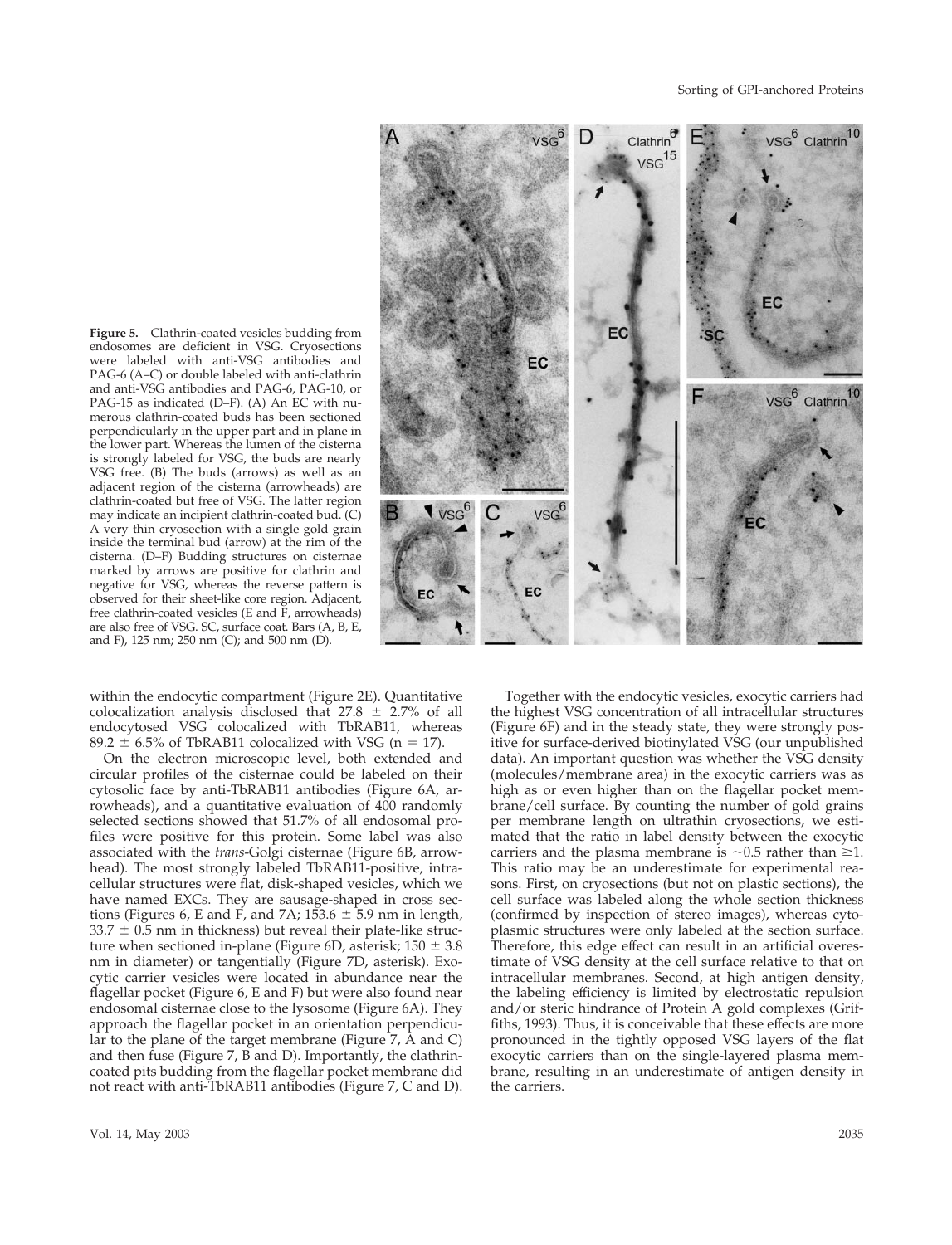

# **DISCUSSION**

#### *Clathrin-mediated Budding in T. brucei Occurs at the Flagellar Pocket, on Endosomes and a* **trans***-Golgi Cisterna*

The variant surface glycoprotein enters the cells through class I clathrin-coated pits and vesicles. For several reasons, we believe that this is the dominant and most likely the only endocytic pathway in *T. brucei.* First, because the flagellar pocket membrane is limited in area (3–7% of the total cell surface; Grünfelder et al., 2002) and well defined with its balloon-like shape, particularly in high-pressure-frozen cells, it is unlikely that alternative endocytic invaginations would have gone unnoticed, considering the large number of ultrastructural studies on trypanosomes performed in this and other laboratories. Second, class I clathrin-coated pits and vesicles at and near the flagellar pocket are found in abundance, and this correlates with the distinct, overlapping VSG/clathrin-containing region close to the flagellar pocket

**Figure 6.** TbRAB11 marks endosomal cisternae and exocytic carrier vesicles rich in VSG. Cryosections were labeled with anti-TbRAB11 (A–E) or anti-VSG antibodies (F) and PAG-6. (A) Extended or circular profiles of endosomal cisternae (EC and cEC, respectively) near the lysosome (L). Some cisternae (arrowheads) and EXCs are labeled by anti-TbRAB11 antibodies. (B) The TbRAB11 protein is localized on the cytoplasmic side of endosomal membranes and occasionally, on cisternae of the Golgi complex (G, arrowhead). (C and D) TbRAB11-positive endosomes with several budding clathrin-coated pits (arrows). The asterisk marks an in-plane cross-sectioned EXC. (E) In contrast to the cisternae, the exocytic carrier vesicles are uniformly and strongly labeled for TbRAB11. (F) Together with the endocytic vesicles, the exocytic carriers have the highest VSG-concentration of all intracellular structures (compare the label density of the exocytic carriers [higher magnification in the inset] with that of perpendicularly sectioned regions of the VSG surface coat [SC]). Bars (A–F), 250 nm; inset (F), 125 nm.

in fluorescence microscopic images (Figure 2, A–C). Therefore, these vesicles are formed at a high frequency, consistent with the rapid rate of receptor-mediated and fluid phase endocytosis by the parasite (Coppens *et al.*, 1987). Third, if surface-biotinylated cells are allowed to endocytose for short times, intracellular  ${\rm VSG}_{\rm biotin}$  is readily and only observed in this class of coated vesicles, strongly suggesting that VSG enters the cell solely by this pathway. The further investigation of this route, i.e., by a biochemical characterization of isolated coated vesicles (Shapiro and Webster, 1989), is likely of considerable interest considering that their composition may be unusual; *T. brucei* apparently lacks a homolog for the adaptin, AP2, the heterotetrameric complex associated with clathrin-mediated endocytosis in mammalian cells (Morgan *et al.*, 2002b).

As judged by immunofluorescence (Figure 2, A–C), most of the cellular clathrin is located at a distance from the flagellar pocket in the direction of the nucleus. The majority of this clathrin colocalizes with biotinylated VSG taken up to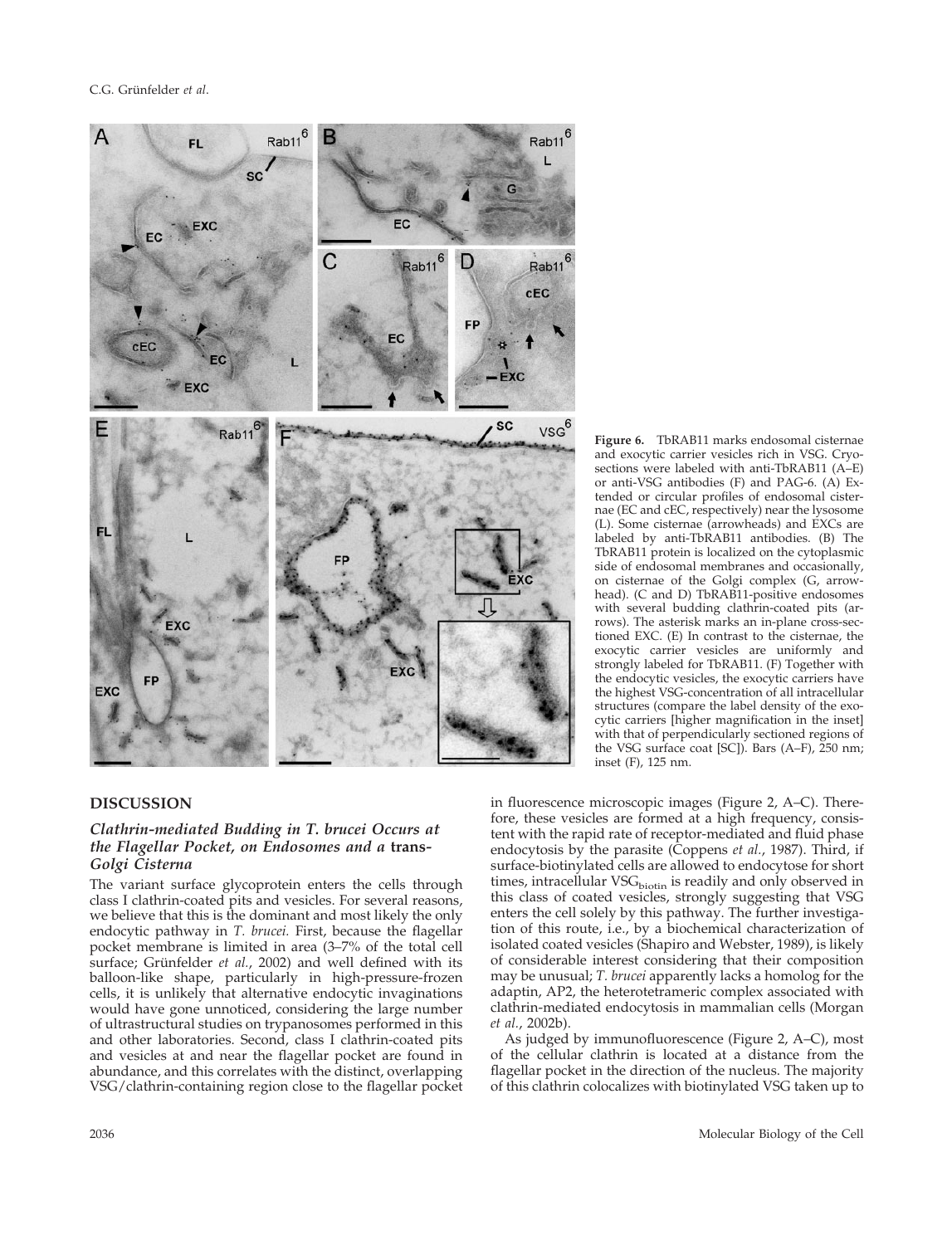**Figure 7.** The TbRAB11-positive and VSG-rich carriers fuse with the membrane of the flagellar pocket. Cryosections were either labeled with anti-VSG (A and B) or anti-TbRAB11 antibodies (C and D) and PAG-6. The disk-like EXCs approach the FP in an orientation perpendicular to the plane of the target membrane (A and C) and then fuse (B and D). The arrows in B and D mark points of continuity between the two membranes. The endocytic CCPs in C and D do not react with anti-TbRAB11. The asterisk marks an exocytic carrier in top view. Bars, 250 nm.

the steady state by endocytosis; however, there is no overlap with VSG for approximately one-third of the clathrin. This distribution is consistent with the immunoelectron microscopic results. Cisternal endosomes positive for VSG in their core region display clathrin-coated budding structures designated class II, which are essentially free of VSG (Figures 4 and 5). Moreover, in the vicinity of the cisternae, class II clathrin-coated vesicles are found in abundance, which are also deficient in VSG and are, therefore, most likely derived from these cisternae. The target membrane for the class II coated vesicles remains unknown (compare legend to Figure 1).

In mammalian cells, abundant endosomal clathrin-coated buds and derived vesicles with a diameter of 60 nm, i.e., similar in size to those observed herein, and generally negative for the adaptor complex AP2, were described by Stoorvogel *et al.* (1996); the authors considered that these coated vesicles are involved in recycling from early endosomes to the plasma membrane or to the *trans*-Golgi network (TGN). In contrast, Futter *et al.* (1998) showed that coated buds on endosomal tubules contained a subunit characteristic for the adaptor complex AP1; these buds were proposed to be responsible for concentrating the transferrin receptor being packaged for basolateral sorting in MDCK cells. A recent study in HeLa cells by van Dam and Stoorvogel (2002) suggests that the pathway from recycling endosomes to the plasma membrane is mediated, at least in part, by endosome-derived clathrin-coated vesicles. Thus, the target membrane for these vesicles likewise remains to be defined.

There seems to be a third clathrin-dependent budding process in *T. brucei* occurring at the outermost *trans*-Golgi cisterna (Figure 4). Because tubular-vesicular structures defining the TGN in mammalian cells have not been observed in this organism*,* this cisterna may be the TGN equivalent

(Field *et al.*, 2000; McConville *et al.*, 2002a), and, like in mammalian cells, clathrin may be involved in the sorting of lysosomal proteins (Alexander *et al.*, 2002).

#### *RAB11-positive Carriers Mediate Transport of VSG from Endosomes to the Flagellar Pocket*

About half of all endosomal cisternae can be designated recycling endosomes because they contain the small GTPase TbRAB11. Some of these cisternae may be interconnected (Webster, 1989) and by analogy to mammalian cells (Sönnichsen *et al*., 2000), they may be organized as a mosaic of domains, which recruit different RAB proteins to subregions of the same structure. We propose that these cisternae are the source of the characteristic disk-like vesicles designated exocytic carriers, which 1) are strongly positive for TbRAB11 and VSG, 2) have a similar thickness and structural appearance as the cisternae in cross section, and 3) are generally observed in the vicinity of cisternae. Because of their abundance particularly close to the flagellar pocket, we consider these carriers as the dominant and likely the only vesicular structures that transport membrane from the endosomal compartment to the flagellar pocket. This implies that the flow of VSG/membrane entering the cell via class I clathrincoated vesicles is balanced by a reverse flow by way of TbRAB11-positive exocytic carriers. Kinetic experiments on the rates of VSG-endocytosis and recycling support this view (unpublished data). They show that clathrin-containing structures become  $V\acute{S}G_{\text{biotin}}$ -positive before the TbRAB11-carrying structures (Figure 3E) arguing against an endocytic function of the TbRAB11-positive carrier vesicles. To balance the endocytic membrane flow via class I CCVs, the EXCs must be assumed to fuse with the flagellar pocket rather than deliver the VSG by a kiss and run mechanism.

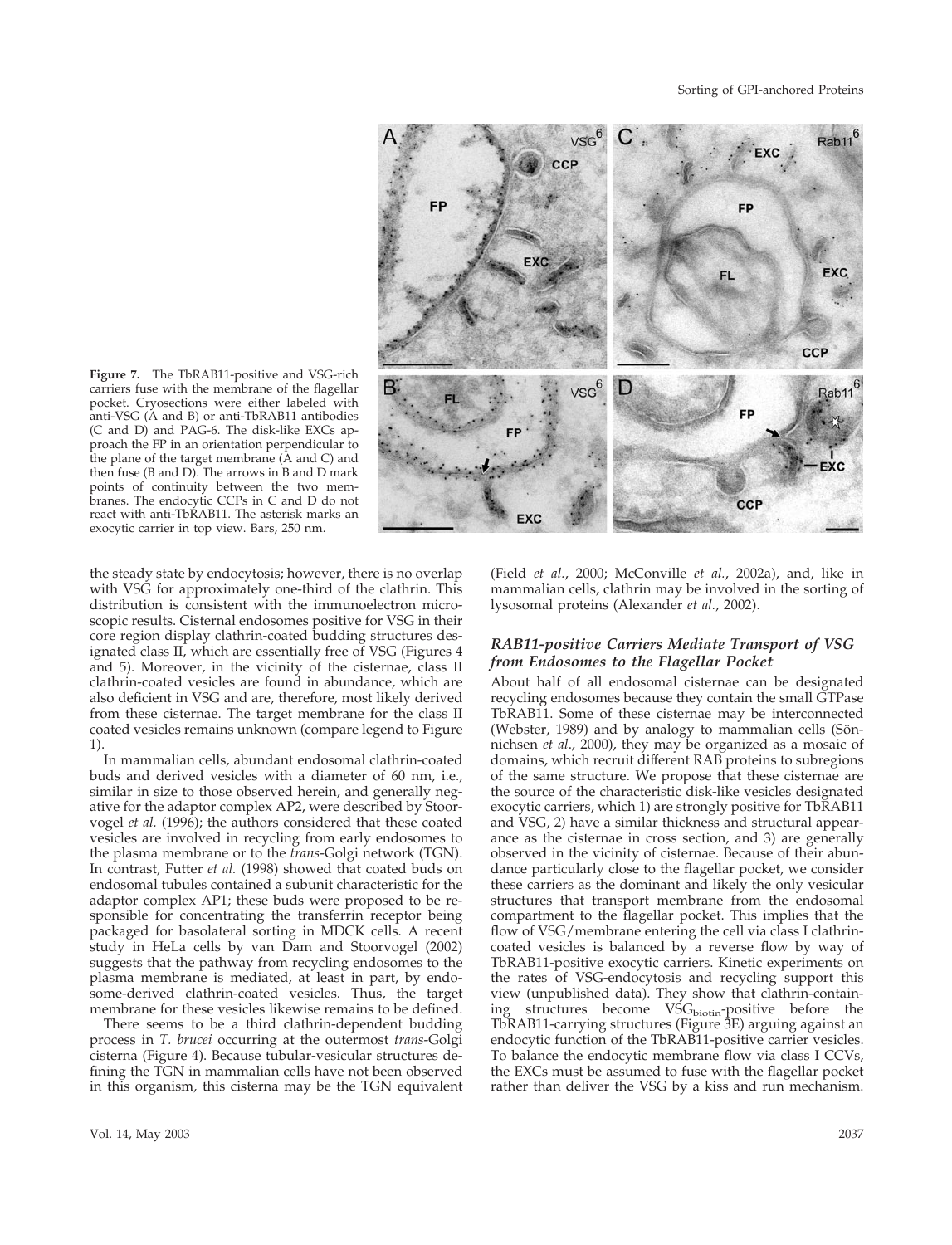This view is strongly supported by the phenotype of cells where clathrin-function has been abolished using the RNA interference technology. There, the size of the flagellar pocket increases dramatically, which is consistent with an inhibition of inward but unhindered outward membrane flow (Engstler, unpublished data).

# *Trafficking and Sorting of VSG*

The VSG at the surface coat has a purity of  $\geq$ 95%, and the density of this protein at the surface is 50-fold higher than on the membrane of the ER. Therefore, VSG is very efficiently separated from other proteins as well as laterally concentrated. This concentration gradient is achieved in two ( $ER \rightarrow$ Golgi complex  $\rightarrow$  flagellar pocket membrane) or three steps  $(ER \rightarrow Golgi \text{ complex } \rightarrow \text{endosomes } \rightarrow \text{flagellar pocket}$ membrane). If exocytosis exclusively occurs via TbRAB11 positive exocytic carriers as suggested above, then newly synthesized VSG may be routed directly or indirectly from the Golgi complex to TbRAB11-positive recycling endosomes and carriers to the flagellar pocket. VSGs endocytosed at the flagellar pocket reaches these recycling endosomes probably via TbRAB5-positive early endosomes, which seem to be preferentially located close to the nucleus rather than in the direct vicinity of the flagellar pocket (Pal *et al.*, 2002; Engstler and Grünfelder, unpublished data).

The multiple steps at which VSG is sorted and concentrated may involve both positive and negative selection mechanisms. Based on the observations presented in this article, we can only comment on two of these steps. First, we suggest that inclusion of the VSG coat in class I clathrincoated pits and vesicles is essentially a passive process, which involves no gross changes in VSG concentration. However, without an accurate quantification in terms of molecules/membrane area, it remains possible that the VSG concentration in the vesicles (e.g., due to steric hindrance) is in fact somewhat lower than at the flagellar pocket membrane. Second, we provide a rather strong argument for sorting of VSG by default in the recycling endosomes. The class II clathrin-coated vesicles budding from VSG-positive endosomal cisternae are strongly depleted in VSG, implying that VSG is concentrated by negative selection in the cisternae (Figure 5). We previously noted (Grünfelder *et al.*, 2002) that the membrane concentration of VSG in cisternal structures increases two- to fourfold in a direction from the nucleus to the flagellar pocket and that the concentration is particularly high in circular cisternal profiles located close to the flagellar pocket. These observations are consistent with a gradual increase in the lateral VSG density as more and more membrane depleted in VSG is removed. As expected, the VSG concentration in the exocytic carriers is high and approaches the surface density, but for the technical reasons discussed above, may be underestimated relative to the cell surface.

Our observations can be compared with studies on trafficking and sorting in mammalian cells and yeast. As pointed out by Sabharanjak *et al.* (2002), nonselective uptake, i.e., without significant changes in membrane density, is the most parsimonious mechanism for GPI-anchored protein internalization by various routes in mammalian cells, given their uniform, diffuse distribution at the cell surface. There is now agreement that GPI-anchored proteins are not enriched in clathrin-coated pits/vesicles or in caveoli relative to the

plasma membrane (reviewed in Chatterjee and Mayor, 2001). However, a recently described cdc42-regulated, clathrin- and caveolin-independent pinocytic pathway in COS and Chinese hamster ovary cells has been suggested to recruit GPI-linked proteins from the cell surface into a specific peripheral tubular-vesicular, early endosomal compartment, where they seem to be (secondarily?) enriched. Thereafter, they are delivered to pericentriolar recycling endosomes, where they are retarded by a sphingolipid- and cholesterol-dependent mechanism relative to bulk membrane constituent before being routed back to the plasma membrane by so far undefined carriers (Mayor *et al.*, 1998; Chatterjee *et al.*, 2001; Sabharanjak *et al.*, 2002). These authors invoke sphingolipid- and cholesterol-rich lipid microdomains to explain both the selective uptake of GPI-anchored proteins into the specific endocytic compartment as well as their transient retention in recycling endosomes. In a recent article, Fivaz *et al.* (2002) concluded that the differential sorting and fate of GPI-anchored proteins in endosomes of baby hamster kidney and Chinese hamster ovary cells depends on their residence time in lipid microdomains. In the Golgi/*trans*-Golgi network of polarized Madin-Darby canine kidney and nonpolarized  $PtK<sub>2</sub>$  cells, lateral segregation and subsequent incorporation into distinct transport carriers has been shown for a trans-membrane and a GPI-anchored cargo (Keller *et al.*, 2001). Finally, sorting of GPI-anchored proteins into defined carriers has been demonstrated upon exit of the ER in yeast (Muñiz *et al.*, 2001). Together, these studies suggest that sorting of GPI-linked proteins can occur in endosomes as well as at several stages in the biosynthetic pathway.

### *Is Cellular Sorting the Key to GPI-Anchor Function?*

The question why there is a glycolipid anchor as a mode for attaching proteins to membranes has puzzled investigators for two decades (Ferguson, 1999; Chatterjee and Mayor, 2001). The "raft" hypothesis (Simons and Ikonen, 1997) suggests a function in cellular sorting by postulating that GPIanchored proteins have a tendency to associate with highly dynamic liquid-ordered lipid domains formed in the liquiddisordered lipid bulk phase of a membrane. As summarized in a recent article by Anderson and Jacobson (2002), no consensus about the size, shape, and location of these domains at the surface of mammalian cells has emerged. In its second part, the hypothesis proposes that such domains are specifically incorporated into transport carriers formed, for example, at the *trans*-Golgi network for selective delivery of GPI-anchored proteins to the cell surface. The difficulty with this proposition is that it implies a sorting mechanism, which specifically identifies GPI-linked proteins and/or lipid-ordered domains from the opposite, cytosolic face of a membrane and ensures their preferential inclusion into vesicular carriers. Based on the observations on endosomal sorting reported in this study, we would like to suggest an alternative scenario. GPI-anchored proteins can be *specifically* excluded from structures budding from a given intracellular membrane, thereby being sorted and laterally concentrated by negative selection. This may still involve association with fluid-ordered lipid domains; however, these domains would not be included into budding structures. The excluded regions enriched in the GPI-anchored and, likely, other components such as sphingolipids or mul-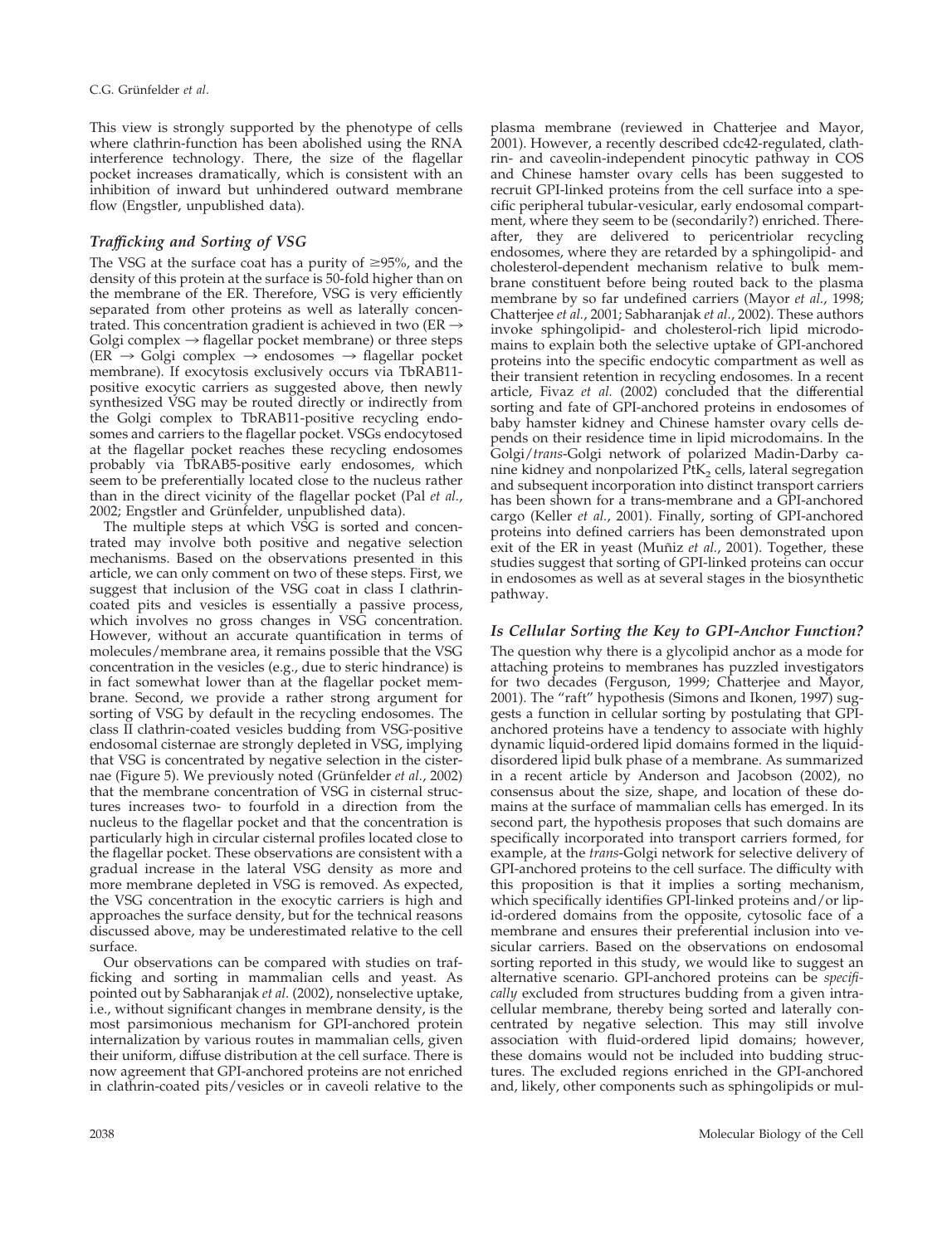tipass trans-membrane proteins such as transporters would then give rise to carriers such as the exocytic vesicles described in this study. In conclusion, the essence of the glycolipid anchor function would be that it is neglected by coats, which are involved in positive sorting of trans-membrane proteins. In trypanosomes, multiple negative sorting steps may operate to achieve the high VSG concentration at the cell surface, which is vital for survival in the mammalian vascular system providing a highly dynamic shield against antibodies toward buried invariant surface proteins as well as against attack by complement.

# **ACKNOWLEDGMENTS**

We thank Sabine Geier for expert technical assistance and Drs. Michael Boshart (Munich, Germany), Anne Spang, and Suzanne Gokool (both from Tübingen, Germany) for reading the manuscript and helpful discussions. M.E. thanks Michael Boshart for continuous support in the laboratory. P.O. acknowledges funding by the Fond der Chemischen Industrie (Frankfurt, Germany), and M.B. by the Deutsche Forschungsgemeinschaft. G.W.M. and M.C.F. are supported by the Wellcome Trust (London, United Kingdom).

#### **REFERENCES**

Alexander, D.L., Schwartz, K.L., Balber, A.E., and Bangs, J.D. (2002). Developmentally regulated trafficking of the lysosomal membrane protein p67 in *Trypanosoma brucei*. J. Cell Sci. *115*, 32543–3263.

Anderson, R.G.W., and Jacobson, K. (2002). A role for lipid shells in targeting proteins to caveolae, rafts, and other lipid domains. Science *296*, 1821–1825.

Bamezai, A., Goldmacher, V.S., and Rock, K.L. (1992). Internalization of glycosyl-phosphatidylinositol (GPI)-anchored lymphocyte proteins. II. GPI-anchored and transmembrane molecules internalize through distinct pathways. Eur. J. Immunol. *22*, 15–21.

Bretscher, M.S., Thomson, J.N., and Pearse, B.M.F. (1980). Coated pits act as molecular filters. Proc. Natl. Acad. Sci. USA *77*, 4156– 4159.

Brown, D.A., and London, E. (2000). Structure and function of sphingolipid- and cholesterol-rich membrane rafts. J. Biol. Chem.*275*, 17221–17224.

Chatterjee, S., and Mayor, S. (2001). The GPI-anchor and protein sorting. Cell Mol. Life Sci. *58*, 1969–1987.

Chatterjee, S., Smith, E.R., Hanada, K., Stevens, V.L., and Mayor, S. (2001). GPI anchoring leads to sphingolipid-dependent retention of endocytosed proteins in the recycling endosomal compartment. EMBO J. *20*, 1583–1592.

Coppens, I., Opperdoes, F.R., Courtoy, P.J., and Baudhuin, P.B. (1987). Receptor-mediated endocytosis in the bloodstream form of *Trypanosoma brucei*. J. Protozool. *34*, 465–473.

Cross, G.A.M. (1996). Antigen variation in trypanosomes: secrets surface slowly. Bioessays *18*, 283–291.

Ferguson, M.A.J. (1999). The structure, biosynthesis and functions of glycosylphosphatidylinositol anchors, and the contributions of trypanosome research. J. Cell Sci. *112*, 2799–2809.

Field, H., Sherwin, T., Smith, A.C., Gull, K., and Field, M.C. (2000). Cell-cycle and developmental regulation of TbRAB31 localization, a GTP-locked Rab protein from *Trypanosoma brucei.* Mol. Biochem. Parasitol. *106*, 21–35.

Fivaz, M., Vibois, F., Thrunheer, S., Pasquali, C., Ambrami, L., Bickel, P.E., Parton, R.G., and van der Goot, F.G. (2002). Differential sorting and fate of endocytosed GPI-anchored proteins. EMBO J. *21*, 3989–4000.

Futter, C.E., Gibson, A., Allchin, E.H., Maxwell, S., Ruddock, L.J., Odorizzi, G., Domingo, D., Trownbridge, I.S., and Hopkins, C,R. (1998). In polarized MDCD cells basolateral vesicles arise from clathrin- $\gamma$ -adaptin-coated domains on endosomal tubules. J. Cell Biol. *141*, 611–623.

Griffiths, G. (1993). Fine Structure Immunochemistry. Heidelberg: Springer Verlag.

Grünfelder, C.G., Engstler, M., Weise, F., Schwarz, H., Stierhof, Y.-D., Boshart, M., and Overath, P. (2002). Accumulation of a GPIanchored protein at the cell surface requires sorting at multiple intracellular levels. Traffic *3*, 547–559.

Harder, T., Scheiffele, P., Verkade, P., and Simons, K. (1998). Lipid domain structure of the plasma membrane revealed by patching of membrane components. J. Cell Biol. *141*, 929–942.

Jeffries, T.R., Morgan, G.W., and Field, M.C. (2001). A developmentally regulated Rab11 homologue in *Trypanosoma brucei* is involved in recycling processes. J. Cell Sci. *114*, 2617–2626.

Keller, G.A., Siegel, M.W., and Caras, I.W. (1992). Endocytosis of glycophospholipid-anchored and transmembrane forms of CD4 by different endocytic pathways. EMBO J. *11*, 863–874.

Keller, P., Toomre, D., Diaz, E., White, J., and Simons, K. (2001). Multicolour imaging of post-Golgi sorting and trafficking in live cells. Nat. Cell Biol*. 3*, 140–149.

Killish, K., Steinlein, P., Römisch, K., Hollingshead, R., Beug, H., and Griffiths, G. (1992). Characterization of early and late endocytic compartments of the transferrin cycle. J. Cell Sci. *103*, 211–232.

Kirchhausen, T. (2000). Three ways to make a vesicle. Nat. Rev. Mol. Cell. Biol. *1*, 187–198.

Landfear, S., and Ignatushchenko, M. (2001). The flagellum and flagellar pocket of trypanosomatids. Mol. Biochem. Parasitol. *115*, 1–17.

Langreth, S.G., and Balber, A.E. (1975). Protein uptake and digestion in bloodstream and culture forms of *Trypanosoma brucei.* J. Protozool. *22*, 40–53.

Mayor, S., Sabharanjak, S., and Maxfield, F.R. (1998). Cholesteroldependent retention of GPI-anchored proteins in endosomes. EMBO J. *17*, 4626–4638.

McConville, M.J., and Ferguson, M.A.J. (1993). The structure, biosynthesis and function of glycosylated phosphatidylinositols in the parasitic protozoa and higher eukaryotes. Biochem. J. *294,* 305–324.

McConville, M.J., Ilgoutz, S.C., Teasdale, R.D., Foth, B.J., Matthews, A., Mullin, K.A., and Gleeson, P.A. (2002a). Targeting of the GRIP domain to the *trans*-Golgi network is conserved from protists to animals. Eur. J. Cell Biol. *81*, 485–495.

McConville, M.J., Mullin, K.A., Ilgoutz, S.C., and Teasdale, R.D. (2002b). Secretory pathway of trypanosomatid parasites. Microbiol. Mol. Biol. Rev. *66*, 122–154.

Morgan, G.W., Allen, C.L., Jeffries, T.R., Hollinshead, M., and Field, M.C. (2001). Developmental and morphological regulation of clathrin-mediated endocytosis in *Trypanosoma brucei.* J. Cell Sci. *114*, 2605–2615.

Morgan, G.W., Hall, B.S., Denny, P.W., Field, M.C., and Carrington, M. (2002a). The kinetoplastida endocytic apparatus. Part I: a dynamic system for nutrition and evasion of host defences. Trends Parasitol. 18, 491–496.

Morgan, G.W., Hall, B.S., Denny, P.W., Field, M.C., and Carrington, M. (2002b). The endocytic apparatus of the kinetoplastida. Part II: machinery and components of the system. Trends Parasitol. 18, 540–546.